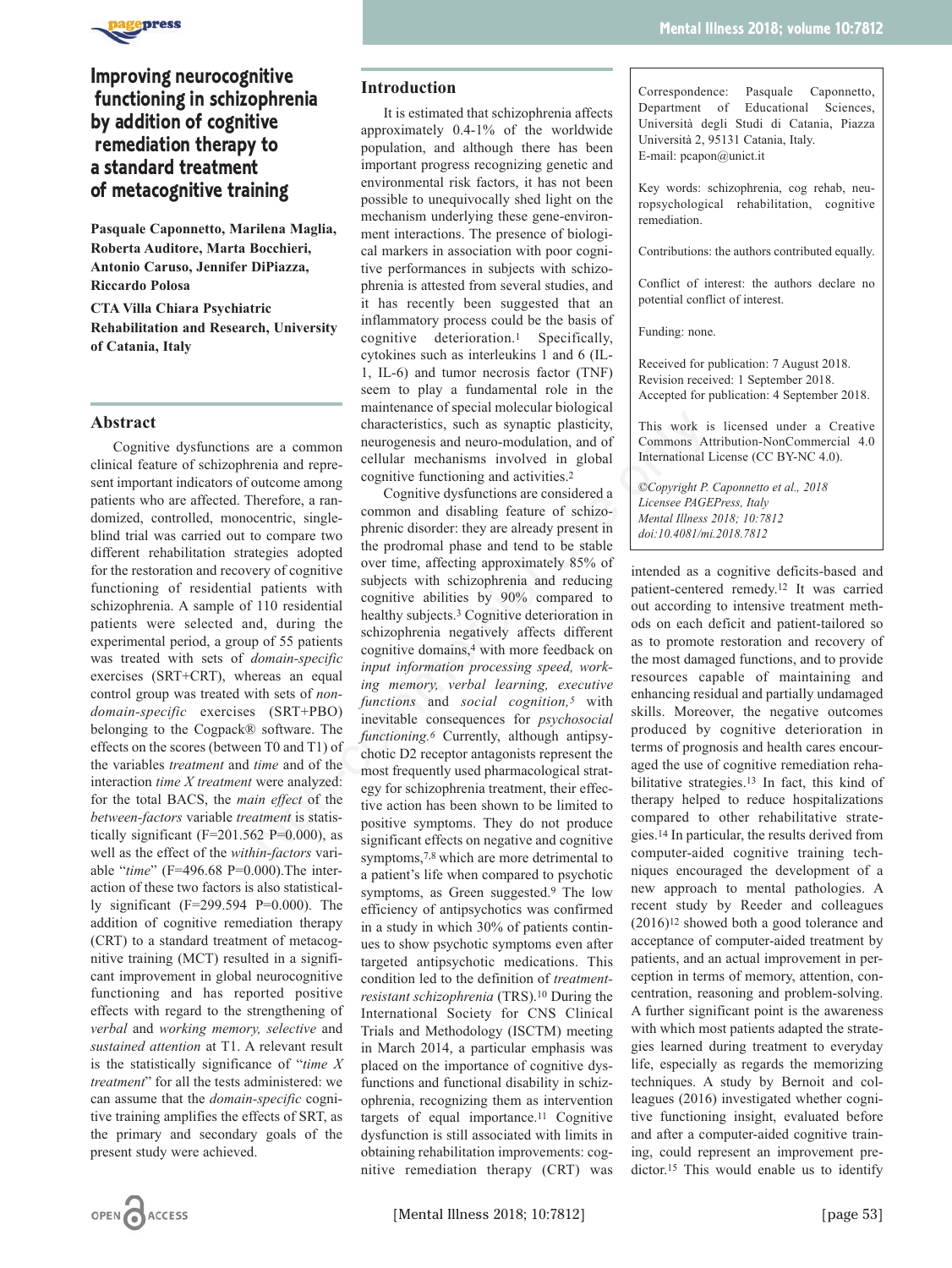

patients who benefit the most by applying it to the skills acquired for and applied to everyday life.

The review of a recent meta-analysis by Wykes (2011)16 and Mc Gurk (2007)17 shows that CRT is more effective when the consequences of cognitive dysfunctions on social life are considered and it is accompanied by specific programs of psychiatric rehabilitation.18 Therefore, a proper integration of CRT and other psychiatric interventions provides an effective strengthening and/or rehabilitation of cognitive abilities and functional resources.11 Over the last 30 years, the development of neuroimaging techniques has shown a considerable reduction of cortical connectivity in subjects suffering from schizophrenia, and the normal adolescent exacerbation of neuronal pruning could be responsible.19 In January 2016, an important study described the cause of pruning and identified the genetic factors involved: it seems that a genetic variation speeds up this process in subjects with schizophrenia. The research team led by Steven Mc Carroll found that four common variants of the C4 gene are located in the MHC locus, capable of producing two different proteins: C4-A and C4-B.

By analyzing over 64,000 subjects' genome, hyperactive forms of C4-A were observed in subjects with schizophrenia. An anomalous production of this protein could be responsible for excessive synaptic pruning, and could explain both the thinning of connections and reduction in the prefrontal layer and the early onset in adolescence or early adulthood. Isaac and Januel, 20 observed that in 271 patients with CRT it was possible to find a significant increase in the activity of different areas of the brain (particularly frontal, prefrontal, occipital and the anterior cingulate) during the execution of specific tasks for working memory and executive functions.

In a study by Eack and colleagues,21 it was highlighted that in patients with schizophrenia undergoing two years of CRT showed considerable reduction in the volumetric loss of grey matter at the level of the parahippocampal gyrus and fusiform as well as a contextual increase of the same at the level of the left amygdala. Similar results indicate the benefit of this rehabilitative practice as a neurobiological protection factor, with favorable impacts on global cognitive functioning and cognitive outcome in the long term. The work we present gives the results obtained following the ideation and practical implementation of a randomized, controlled, monocentric, single-blind trial. We consideration the comparison between two different rehabilitation programs adopted for the restoration and recovery of neuropsychological functioning of residential patients with schizophrenia.

### **Participants**

For the present study, a sample of 110 patients at the Rehabilitative Psychiatry and Research Villa Chiara clinic in Mascalucia (CT) were involved. These subjects were aged between 18 and 65 years with a DSM-V diagnosis of schizophrenia.22

As main criteria for inclusion, in addition to a DSM-V diagnosis of schizophrenia: i) Pharmacological treatment unchanged for at least six months and in clinical stable conditions; ii) Willingness to take part in the study for one hour a day, three times a week for at least three months.

Patients presenting with the following were excluded: i) Psychopathological, neurological comorbidity and epilepsy; ii) QI  $< 70.$ 

### **Goals of the research work**

The 110 patients were randomly assigned to two groups with a 1:1 ratio. During the experimental period, of three months, the study group followed the experimental treatment with sets of *domain-specific* exercises taken from the Cogpack® software (SRT+CRT), while a second control group was treated with sets of *nondomain specific* exercises (SRT+PBO). The results produced by one or the other treatment were then compared, so as to verify the achievement of the primary and secondary goals. the cause of reductation in sylon particularly and equipesy; ii) OI py (CRT), the provide calcular constructed by squares from the term is the comment with a constituted by 6 constituted by 6 constituted by 6 constituted

The primary goal was represented by improving the psychological functioning (*BACS*, Kefee *et al*., 2004;*CPT-AX,* Stratta *et al.,* 2000).23-25

Secondary goals are: i) improvement of the general psychopathological functioning (*PANSS*, Kay et al., 1987);26 ii) improvement of the adaptive functioning (*Mini-ICF-APP*, Linden *et al.*, 2005; Molodynski *et al.,*2013).27,28

### **Assessment**

During the assessment, we collected basic data including the personal, family and pathologic history of each patient. At baseline (T0) the following profiles were evaluated: psychopathological via PANSS,27 neuropsychological through BACS and CPT in AX version,23,24 as well as adaptive functioning through the ladder Mini-ICF-APP.27,28 The assessment of cognitive performances represented a step of fundamental relevance in order to be able to obtain a useful profile aimed at the "construction" of the exercises in the context of individualized treatment and targeted at specific deficits found, so as to modulate the training about the real capacity of each patient. The software used in training allows sets of exercises to be created on the basis of the cognitive disruptions observed in assessment. The results were then compared with those obtained after a new administration of the same tests at the end of the three months of experimental treatment (SRT+CRT) or placebo (SRT+PBO) (T1), so as to evaluate the effect of the experimental treatment and monitor outcomes obtained among patients.

# **Materials**

Among the various softwares on the market used in cognitive remediation therapy (CRT), the program Cogpack® (Marker, 1987-2007) was used for the purposes of our research work. Cogpack® is a software constituted by 64 exercises classifiable as *domain-specific* exercises and *non-domainspecific* exercises. The former act on individual skills such as *verbal memory*, *verbal fluency*, *motor coordination*, *sustained attention*, *selective attention*, *working memory*, and *executive functions*. The *nondomain-specific* exercises do not focus on one specific cognitive domain in particular but require the use and simultaneous involvement of aspects such as language, culture, and basic logical and mathematical skills. The exercises may be administered randomly and have their difficulty level adjusted by the computer on the basis of the performance in the course of sessions, so as to prevent the patient carrying out exercises that are too simple or excessively difficult. The program records the results obtained by each patient for every session, thereby allowing us to monitor single sessions and entire treatments. This gives the therapist an opportunity to draw a clear profile on the progress of each individual patient. At the end of each exercise, feedback is provided on the progress of current performance, which is compared with the preceding one and the best value obtained in each exercise. For each exercise the sessions of the initial test are presented so as to increase patients' confidence with computer practice and they can also receive some online assistance. In 2005, Sartory and colleagues documented the beneficial effects of a program of computerized cognitive remediation on *verbal learning, processing speed* and *verbal fluency*, with positive effect on the *executive functioning* and *global neurocognitive functioning* of subjects with schizophrenia.29

In Italy, studies such as those of Cavallaro *et al*.30 have confirmed the effec-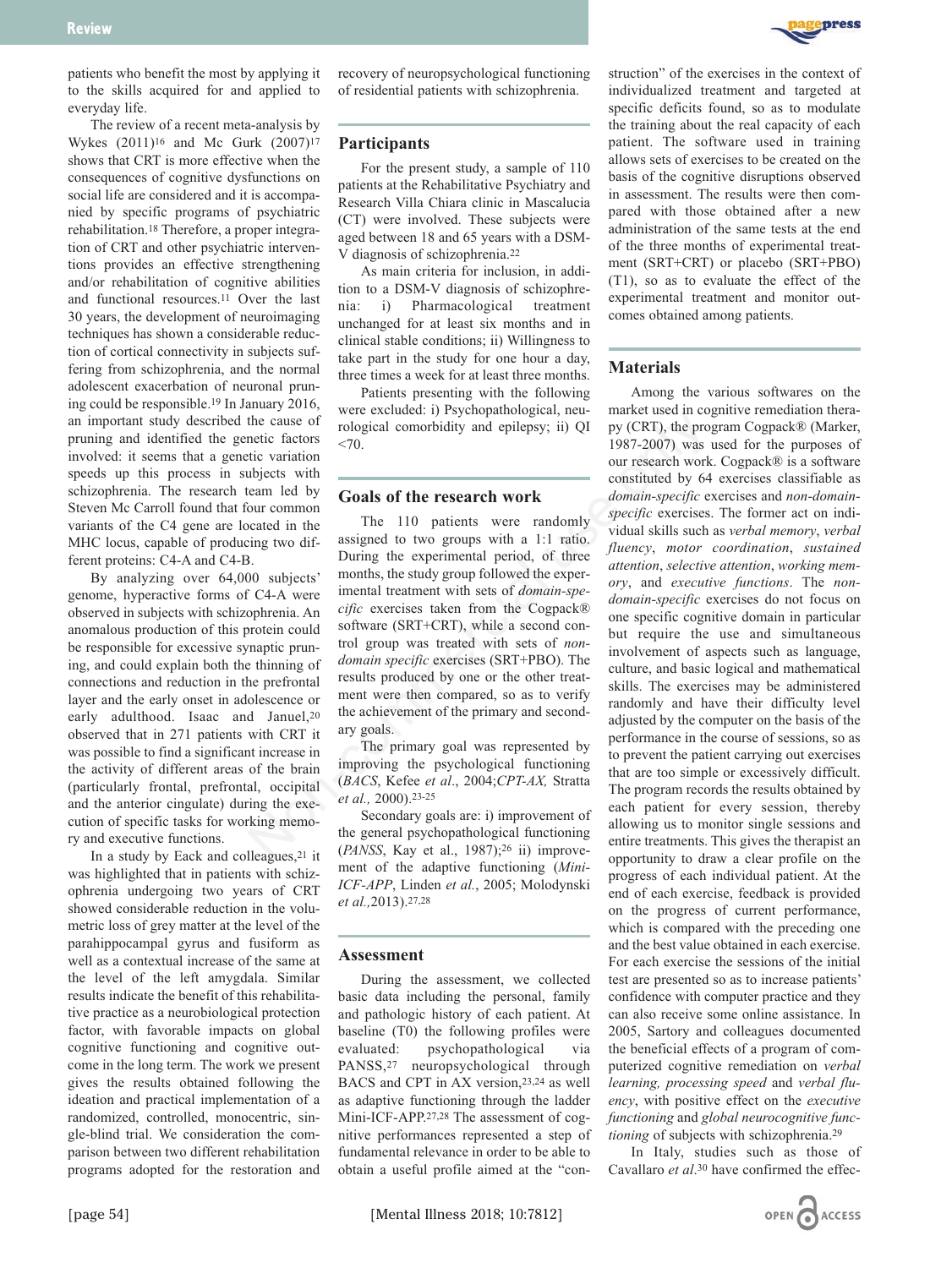

tiveness of Cogpack® on clinical measures, neuropsychological tests and overall functioning in subjects with schizophrenia submitted to three months of intensive ambulatory treatment. Moreover, the impact that the use of Cogpack® is able to make on the improvement of the neurocognitive functioning in people with high susceptibility to schizophrenia, the *ultra-high-risk* (UHR) individuals, has recently been studied.31 It was shown that the inclusion of subjects at high risk within rehabilitation programs that include strategies for cognitive remediation has a delaying effect on the onset of the condition of outright psychosis.32

### **Procedures**

Patients involved in our research work were assigned to two groups of separate treatment - three months a CRT rehabilitation program or placebo in addition to the standard rehabilitation (SRT) they had under gone inside the Rehabilitation and Research Villa Chiara psychiatry clinic. The patients were randomly assigned to each group, and the neurocognitive, psychopathological and adaptive performances of interest were evaluated and compared at *baseline* (T0) and after three months (T1). During training, psychologists who had not carried out assessments supervised and assisted the members of both groups, to whom the only information that was given to patients regarded the integration of more or less specific exercises aimed at strengthening cognitive functions, in relation to the treatment they had received up to that point. Once the assessment phase had been completed, the experimental and placebo conditions were entered within the scope of usual rehabilitative care

Thanks to the computer-generated random number tables any statistically significant differences between the two groups at *baseline* were excluded*.* The exercises were explained to patients with the initial tests and a code was assigned by which they could have access to individual profiles in successive sessions. In accordance with the profile of the trend in the performance. Operators supplied the necessary aid to the resolution of specific tasks if patients experienced particular difficulties. Most interventional approaches in cognitive functioning today are of a *drill and practice* or *drill and strategy* type, or are the result of a balanced combination of the two. The first assumes a learning through *trial and error*, encouraging the explicit component of learning, which is thought to be most compromised in schizophrenia, while the second teaches a resolution strategy suitable for specific tasks, assuming a learning that

is both implicit and explicit.33 Therefore, in the context of individualized computer treatment, the operators, recognizing the difficulties related to explicit memory, attention and self-monitoring reported by patients, have monitored the execution of exercises by trying to understand the reasons for failure of each patient. They encouraged them to improve by using principles of motivational interviewing, but still taking into account their learning times and limits. The experimental condition (55 SRT+CRT) consisted of three weekly sessions of 1 hour for a total duration of 12 weeks, devoted to the completion of the *domain-specific*exercises in the software Cogpack®,

The specific exercises were added for each area that had deteriorated worst, while other *non-domain-specific* tasks were integrated on the basis of relatively undamaged or preserved cognitive aspects; then the patients were subjected to four sets of specific exercises organized in accordance with the standard procedure. During the first three weeks *set 1* was administered, which was made of more easily adaptable exercises, so that the patient was able to acquire greater confidence with the use of the computer. Sets *a*, *b* and *c*, administered over the remaining weeks, were developed in such a way as to act always on the same deficit areas, but using different types of exercise presented alternately and in a *bottom-up approach*. For a community including of the research commission of the comparation of the respected of the respect of particular and effect the present of the standard procedure. During the first the standard procedure is the standa

To patients belonging to the placebo group (55 SRT+PBO), the same generic exercises that had been used in the cases of the experimental group were assigned, varying only in terms of the difficulties on the basis of individual skills. These exercises were administered in weekly sessions of 1 hour, for a total of 36 hours over 12 weeks.

### **Results**

For the statistical analysis of the data, and for the management of the same, the software *Microsoft Excel* was used, while the IBM software *SPSS 19* was used for analysis of variance, with the objective of assessing over time variations of the results obtained through the administration of the rating scales used a *baseline* (T0) and after 3months (T1). To ensure the similarity in the characteristics of the two samples in statistical terms at *baseline*, these were compared using analysis of variance and a t-test for independent samples; no statistically significant difference between the two samples was found with the alpha level of significance defined at 5% (P<0.05).

In order to assess the impact of the two treatments (SRT+CRT and SRT+PBO), an analysis of variance (ANOVA) mixed with repeated measures (*Split-Plot* type) was performed. In this analysis of variance (ANOVA) mixed with repeated measures (Split-Plot type), the two types of treatment (SRT+CRT and SRT+PBO) were applied as factors *between subjects* and the two temporal observations (T0 and T1) were applied as factors *within subject*, also by analyzing the "interaction time X treatment". Due to the structure of the study (2 factors *between subjects* and 2 factors *within subjects*), posthoc tests were not deemed necessary, but *Bonferroni* correction was applied. All the patients completed the study.

The 110 subjects included in the sample were 48 males and 62 females (Table 1), with a mean age of 36.7 years, specifically 38.2 for the experimental group and 35.7 for the control group (Table 2).

Analyzing the entire sample (SRT+CRT, SRT+PBO) at *baseline* (T0) and examining the mean of the results obtained in the test batteries used in the assessment step, the mean of the overall

#### **Table 1. Composition of the sample: sex.**

|                   | Males | <b>Females</b> | Total |
|-------------------|-------|----------------|-------|
| SRT + CRT Group   |       |                | აა    |
| $SRT + PBO Group$ |       |                | 55    |

Tables 1 and 2 show the characteristic anagraphical data of the two groups of patients subjected to the study. The experimental group was administered SRT+CRT treatment, and the control group SRT+PBO treatment.

### **Table 2. Composition of the sample: age.**

|                   | <b>Mean</b> | Std. Dev. | <b>Min</b> | <b>Max</b> |
|-------------------|-------------|-----------|------------|------------|
| $SRT + CRT$ Group | 38.2        |           | 20.0       | 64.0       |
| $SRT + PBO Group$ | 35.7        |           |            | 54.0       |

Tables 1 and 2 show the characteristic anagraphical data of the two groups of patients subjected to the study. The experimental group was administered SRT+CRT treatment, and the control group SRT+PBO treatment.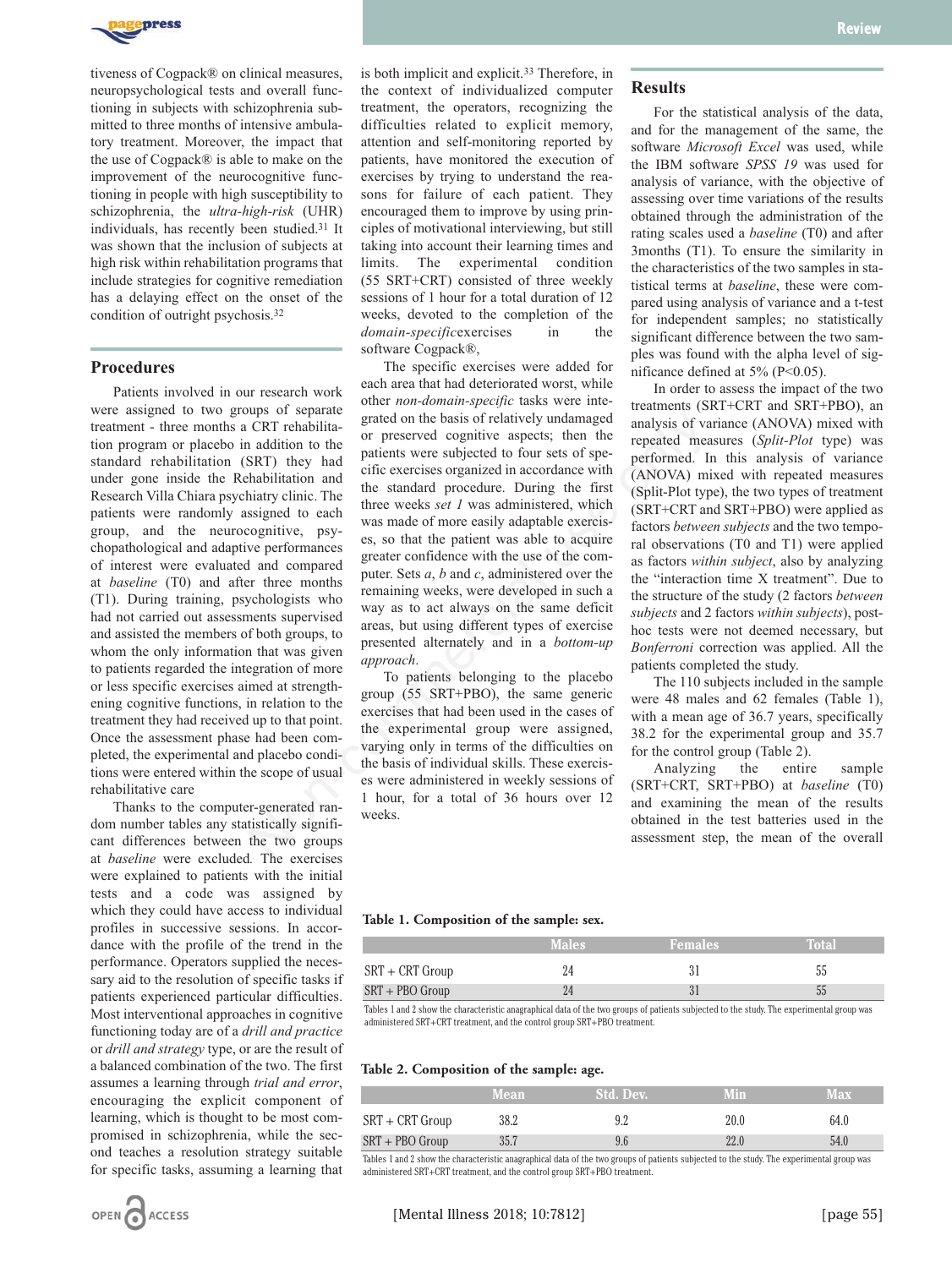

scores for the BACS results is 2.6 (std. dev.1.9), and it is 28.7 (std. dev. 25.1) for CPT-AX, with regard to neurocognitive functioning, Then, observing the scores for the PANSS (total), used for the psychopathological assessment, the mean is 120.4 (std. dev. 40.5), while the MINI-ICFapp – test battery for adaptive functioning – result is 32.5 (std. dev. 9.7). Tables 3 and 4 show the scores obtained by the two groups compared at *baseline* (T0); they denote the absence of statistically relevant differences between the two samples of all variables investigated except of *verbal memory* (F=6.30 and P=0.01).

Table 5 shows a comparison of the BACS subcategories scores recorded after three months (T1) between the two groups.

A first means-comparison indicated that, in all subcategories, the experimental group (SRT+CRT) obtained an improvement (increased score) compared to the control group (SRT+PBO). If we compare the means of total BACS score of the two groups at T1 the SRT+CRT group has a

mean of 12.2 (2.6 at T0) against a mean of 3.1 for the SRT+PBO group (1.9 at T0) (Table 6).

The variables investigated are represented by the overall scores obtained at BACS, CPT-AX, PANSS (total) and Mini-ICF-APP. It also seems advisable to remember that:

- i) An increase in the total BACS score means an improvement of the global cognitive functioning and, subsequently, an increased score in each specific subcategory relates to an improvement of the *target* cognitive domain;
- ii) A decrease in the score of the CPT-AX means an improvement in sustained attention;
- iii) A decrease of the total PANSS score, represents a general psychopathological improvement;
- iv) A decrease of the Mini-ICF-APP score, means an improvement in adaptive functioning.

neurocognitive functioning in the experimental group (SRT+CRT), because the score for the BACS increases "dramatically". Looking specifically at the subcategories of the BACS for the experimental group (SRT+CRT) at T1 showed in Table 5, (Table 5), the most encouraging results are the improvement reported in the following *target* items*: verbal memory*, *working memory* and *selective attention*. Specifically, the mean value obtained for the subcategory *verbal memory* at T0 is 0.7 compared to 2.3 at T1, for *working memory* it goes from 0.3 at T0 to 2.5 at T1, and for *selective attention* from 0.2 at T0 to 1.9 after three months of treatment. This evidence tests the effectiveness of the *domain-specific* training in terms of the number of correct answers provided by patients.

No statistically relevant evidence was found between the two groups for the CPT-AX as the means are 21.6 (SRT+CRT) and 21.7 (SRT+PBO) respectively. However, despite this no statistically relevant evidence, it was possible observe a consider-

# **Table 3. Characteristics of the SRT+CRT and SRT+PBO groups at T0.**

|                                            | that, in all subcategories, the experimental<br>group (SRT+CRT) obtained an improve-<br>ment (increased score) compared to the<br>control group (SRT+PBO). If we compare<br>the means of total BACS score of the two<br>groups at T1 the SRT+CRT group has a<br>Table 3. Characteristics of the SRT+CRT and SRT+PBO groups at T0. | improvement;<br>functioning. |             | iv) A decrease of the Mini-ICF-APP score,<br>means an improvement in adaptive<br>The results reported in Table 6 allow us<br>to observe a significant improvement in the |                    |      | To statistically relevant evidence was<br>found between the two groups for the CPT-<br>AX as the means are 21.6 (SRT+CRT) and<br>21.7 (SRT+PBO) respectively. However,<br>despite this no statistically relevant evi-<br>dence, it was possible observe a consider- |
|--------------------------------------------|-----------------------------------------------------------------------------------------------------------------------------------------------------------------------------------------------------------------------------------------------------------------------------------------------------------------------------------|------------------------------|-------------|--------------------------------------------------------------------------------------------------------------------------------------------------------------------------|--------------------|------|---------------------------------------------------------------------------------------------------------------------------------------------------------------------------------------------------------------------------------------------------------------------|
|                                            |                                                                                                                                                                                                                                                                                                                                   | $SRT+CRT$ (n=55)             |             | $SRT + PBO (n=55)$                                                                                                                                                       |                    |      | <b>Analysis of Variance</b>                                                                                                                                                                                                                                         |
|                                            | <b>Mean</b>                                                                                                                                                                                                                                                                                                                       | <b>Std. Dev.</b>             | <b>Mean</b> |                                                                                                                                                                          | Std. Dev.          |      |                                                                                                                                                                                                                                                                     |
| Age                                        | 38.2                                                                                                                                                                                                                                                                                                                              | (9.2)                        | 35.7        |                                                                                                                                                                          | (9.6)              | 1.89 | 0.17                                                                                                                                                                                                                                                                |
| <b>Total PANSS</b>                         | 122.0                                                                                                                                                                                                                                                                                                                             | (45.4)                       | 118.8       |                                                                                                                                                                          | (35.3)             | 0.16 | 0.69                                                                                                                                                                                                                                                                |
| CPT-AX                                     | 32.9                                                                                                                                                                                                                                                                                                                              | (26.7)                       | 24.5        |                                                                                                                                                                          | (22.8)             | 3.17 | 0.08                                                                                                                                                                                                                                                                |
| MINI-ICF-APP                               | 32.7                                                                                                                                                                                                                                                                                                                              | (10.3)                       | 32.3        |                                                                                                                                                                          | (9.1)              | 0.04 | 0.84                                                                                                                                                                                                                                                                |
| <b>Total BACS</b>                          | 2.6                                                                                                                                                                                                                                                                                                                               | (1.9)                        | 1.9         |                                                                                                                                                                          | (1.8)              | 3.87 | 0.05                                                                                                                                                                                                                                                                |
|                                            | Table 4. Scores reported by SRT+CRT and SRT+PBO groups for BACS subcategories at T0.                                                                                                                                                                                                                                              | $SRT + CRT$ (n=55)           |             |                                                                                                                                                                          | $SRT + PBO (n=55)$ |      | <b>Analysis of Variance</b>                                                                                                                                                                                                                                         |
|                                            |                                                                                                                                                                                                                                                                                                                                   | <b>Mean</b>                  | Std. Dev.   | <b>Mean</b>                                                                                                                                                              | Std. Dev.          | B.   |                                                                                                                                                                                                                                                                     |
| Verbal Memory (5-trial mean)               |                                                                                                                                                                                                                                                                                                                                   | 0.7                          | (0.7)       | 0.4                                                                                                                                                                      | (0.6)              | 6.30 | 0.01                                                                                                                                                                                                                                                                |
| Verbal Fluency ( <i>n words produced</i> ) |                                                                                                                                                                                                                                                                                                                                   | 0.5                          | (0.5)       | 0.4                                                                                                                                                                      | (0.5)              | 2.34 | 0.13                                                                                                                                                                                                                                                                |

# **Table 4. Scores reported by SRT+CRT and SRT+PBO groups for BACS subcategories at T0.**

|                                                  | $SRT + CRT$ (n=55) |           |             | $SRT+PBO (n=55)$ | <b>Analysis of Variance</b> |      |  |
|--------------------------------------------------|--------------------|-----------|-------------|------------------|-----------------------------|------|--|
|                                                  | Mean               | Std. Dev. | <b>Mean</b> | Std. Dev.        |                             |      |  |
| Verbal Memory (5-trial mean)                     | 0.7                | (0.7)     | 0.4         | (0.6)            | 6.30                        | 0.01 |  |
| Verbal Fluency (n words produced)                | 0.5                | (0.5)     | 0.4         | (0.5)            | 2.34                        | 0.13 |  |
| Working Memory ( <i>n correct answers</i> )      | 0.3                | (0.5)     | 0.2         | (0.5)            | 2.02                        | 0.16 |  |
| Executive Functions ( <i>n correct answers</i> ) | 0.5                | (0.6)     | 0.5         | (0.5)            | 0.25                        | 0.62 |  |
| Psychomotor Coordination ( <i>n coins</i> )      | 0.4                | (0.6)     | 0.3         | (0.5)            | 0.52                        | 0.47 |  |
| Selective Attention ( <i>n correct items</i> )   | 0.2                | (0.4)     | 0.1         | (0.3)            | 0.93                        | 0.34 |  |

### **Table 5. Scores reported by SRT+CRT and SRT+PBO groups for BACS subcategories at T1.**

|                                                  | $SRT+CRT$ (n=55) |           |     |            |             | $SRT+PBO$ (n=55) |     |            |
|--------------------------------------------------|------------------|-----------|-----|------------|-------------|------------------|-----|------------|
|                                                  | Mean             | Std. Dev. | Min | <b>Max</b> | <b>Mean</b> | Std. Dev.        | Min | <b>Max</b> |
| Verbal Memory (5-trial mean)                     | 2.3              | (1.0)     | 1.0 | 4.0        | 0.6         | (0.7)            | 0.0 | 2.0        |
| Verbal Fluency ( <i>n words produced</i> )       | 1.9              | (0.9)     | 1.0 | 4.0        | 0.5         | (0.5)            | 0.0 | 1.0        |
| Working Memory (n correct answers)               | 2.5              | (1.0)     | 1.0 | 4.0        | 0.2         | (0.5)            | 0.0 | 2.0        |
| Executive Functions ( <i>n correct answers</i> ) | 1.9              | (0.7)     | 1.0 | 4.0        | 0.7         | (0.5)            | 0.0 | 2.0        |
| Psychomotor Coordination ( <i>n coins</i> )      | 1.7              | (0.9)     | 0.0 | 3.0        | 0.7         | (0.4)            | 0.0 | 1.0        |
| Selective Attention ( <i>n correct items</i> )   | 1.9              | (0.8)     | 0.0 | 3.0        | 0.5         | (0.5)            | 0.0 | 2.0        |
| <b>Total BACS</b>                                | 12.2             | (3.2)     | 6.0 | 19.0       | 3.1         | (1.6)            | 0.0 | 9.0        |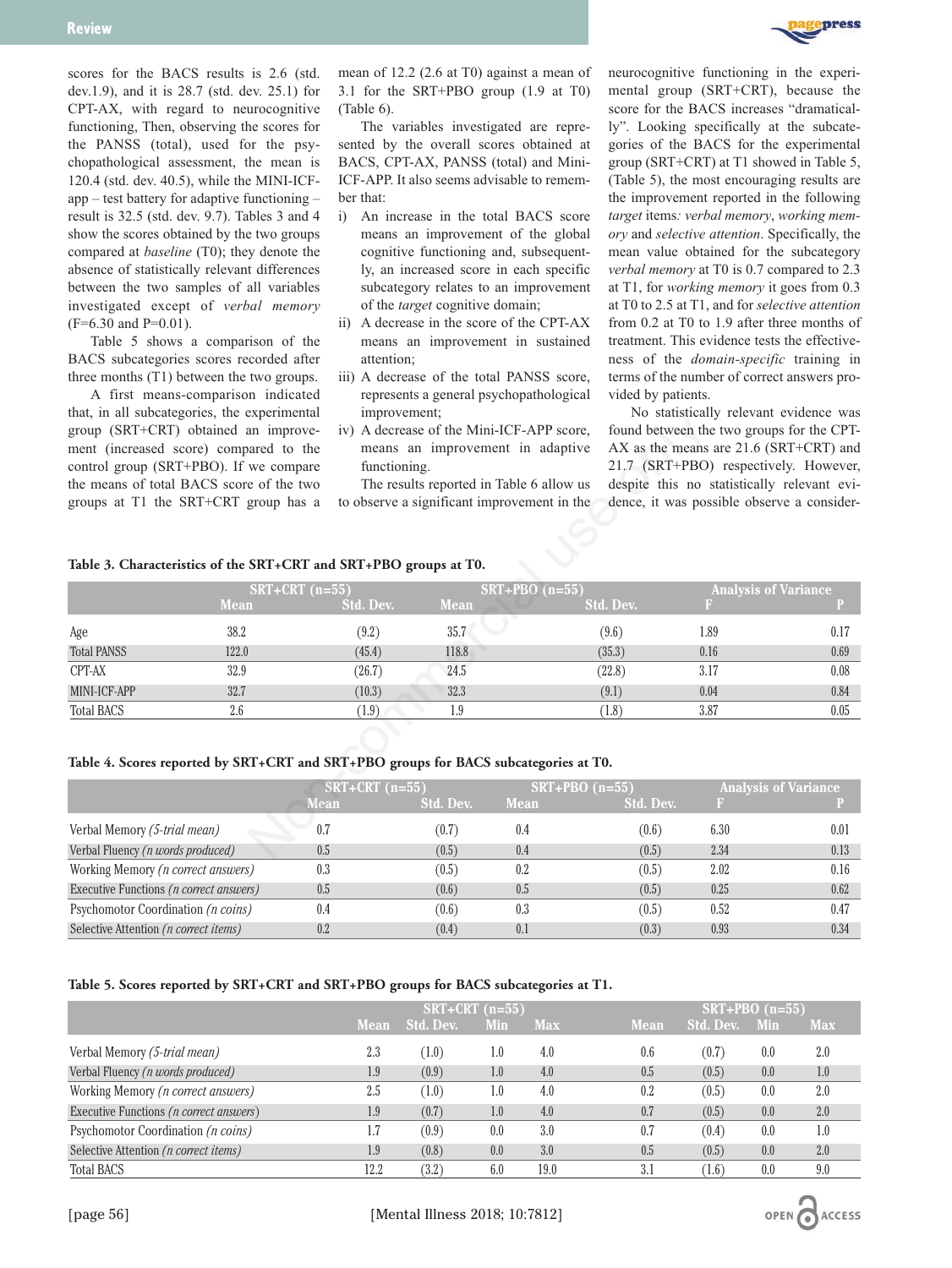

able improvement in the group treated by SRT+CRT (mean 32.9 at T0) and considering these results, we could consider the potential positive effect of the experimental treatment on the *sustained attention* (in term of decreased score from *baseline*). Moreover, in the experimental group (SRT+CRT) a significant decrease in the PANSS score was also observed, meaning a modest psychopathological improvement; the total PANSS mean at T0 is 122.0 (95.4 at T1). A slight improvement was also reported by the control group (SRT+PBO).

The latter result can support the effects that cognitive remediation therapy (CRT) would bring regarding the extent of various dimensions of schizophrenia phenomenology, using both *domain-specific* and *non-* *domain-specific* exercises. Even more encouraging is the decrease in the Mini-ICF-APP score (more significant for the SRT+CRT group). Table 7 shows the *effect size* for each parameter analyzed.

In Table 8 the effects on the scores (between T0 and T1) of the variables "treatment" and "time" and of the interaction *"*time X treatment*"* are analyzed. In particular, for the total BACS, the *main effect* of the *between-factors* variable "treatment" is statistically significant (F=201.562 P=0.000), as well as the effect of the *withinfactors* variable "time"(F=496.68 P=0.000). The interaction of these two factors is also statistically significant (F=299.594 P=0.000).

A relevant result is the statistical signif-

icance of "time X treatment" for all the tests administered. In the light of the above, it is possible to provide the following considerations about the benefits and limitations arising from rehabilitative practice:

- i) The addition of cognitive remediation therapy (CRT) to a standard treatment of metacognitive training (MCT) resulted in a significant improvement in global neurocognitive functioning;
- ii) The use of *domain-specific* exercises by *computer-aided* training has reported positive effects with regard to the strengthening of *verbal* and *working memory, selective* and *sustained attention*;
- iii) The improvement in neurocognitive functioning (total BACS score and

# **Table 6. Comparison of the scores given by the SRT+CRT and SRT+PBO groups at T1.**

|                    | $SRT + CRT$ (n=55) |           |      |            |             | $SRT + PBO (n=55)$ |            |            |  |
|--------------------|--------------------|-----------|------|------------|-------------|--------------------|------------|------------|--|
|                    | <b>Mean</b>        | Std. Dev. | Min  | <b>Max</b> | <b>Mean</b> | Std. Dev.          | <b>Min</b> | <b>Max</b> |  |
| <b>Total PANSS</b> | 95.4               | (35.3)    | 44.0 | 187.0      | 108.9       | (28.2)             | 55.0       | 170.0      |  |
| CPT-AX             | 21.6               | (20.5)    | 2.0  | 100.0      | 21.7        | (16.7)             | 8.0        | 82.0       |  |
| <b>Total BACS</b>  | 12.2               | (3.2)     | 6.0  | 19.0       | 3.1         | (1.6)              | 0.0        | 9.0        |  |
| MINI-ICF-APP       | 27.7               | (9.3)     | 12.0 | 47.0       | 30.7        | (8.2)              | 10.0       | 44.0       |  |

| Table 6. Comparison of the scores given by the SRT+CRT and SRT+PBO groups at T1. |             |             |           |                      |            |                  |             |                  |      |                           |
|----------------------------------------------------------------------------------|-------------|-------------|-----------|----------------------|------------|------------------|-------------|------------------|------|---------------------------|
|                                                                                  |             |             |           | $SRT + CRT$ $(n=55)$ |            |                  |             | $SRT+PBO(n=55)$  |      |                           |
|                                                                                  |             | <b>Mean</b> | Std. Dev. | Min                  | <b>Max</b> |                  | <b>Mean</b> | <b>Std. Dev.</b> | Min  | <b>Max</b>                |
| <b>Total PANSS</b>                                                               |             | 95.4        | (35.3)    | 44.0                 | 187.0      |                  | 108.9       | (28.2)           | 55.0 | 170.0                     |
| CPT-AX                                                                           |             | 21.6        | (20.5)    | 2.0                  | 100.0      |                  | 21.7        | (16.7)           | 8.0  | 82.0                      |
| <b>Total BACS</b>                                                                |             | 12.2        | (3.2)     | 6.0                  | 19.0       |                  | 3.1         | (1.6)            | 0.0  | 9.0                       |
| MINI-ICF-APP                                                                     |             | 27.7        | (9.3)     | 12.0                 | 47.0       |                  | 30.7        | (8.2)            | 10.0 | 44.0                      |
| Table 7. Effect size.                                                            |             |             |           |                      |            |                  |             |                  |      |                           |
|                                                                                  |             | SRT+CRT*    |           |                      | SRT+PBO*   |                  |             |                  |      | Time X treatment effect** |
|                                                                                  | <b>Mean</b> | Std. Dev.   |           | <b>Mean</b>          |            | <b>Std. Dev.</b> |             | B.               |      |                           |
| <b>PANSS</b>                                                                     | $-0.65$     | 0.83        |           | $-0.25$              |            | 0.31             |             | 11.595           |      | 0.001                     |
| MINI-ICF-APP                                                                     | $-0.52$     | 0.71        |           | $-0.17$              |            | 0.28             |             | 11.649           |      | 0.001                     |
| CPT-AX                                                                           | $-0.45$     | 0.41        |           | $-0.11$              |            | 0.32             |             | 23.899           |      | 0.000                     |
| <b>BACS</b>                                                                      | 5.11        | 1.75        |           | 0.64                 |            | 0.77             |             | 299.594          |      | 0.000                     |
| Verbal memory                                                                    | 2.36        | 1.27        |           | 0.29                 |            | 0.58             |             | 122.640          |      | 0.000                     |
| Verbal fluency                                                                   | 2.68        | 1.64        |           | 0.15                 |            | 0.65             |             | 114.150          |      | 0.000                     |
| Working memory                                                                   | 4.47        | 2.07        |           | 0.04                 |            | 0.76             |             | 222.615          |      | 0.000                     |
| Executive functions                                                              | 2.45        | 1.10        |           | 0.22                 |            | 1.01             |             | 122.387          |      | 0.000                     |
| Psychomotor coordination                                                         | 2.45        | 1.45        |           | 0.86                 |            | 0.95             |             | 46.186           |      | 0.000                     |
| Selective attention                                                              | 4.41        | 2.24        |           | 0.83                 |            | 1.29             |             | 105.639          |      | 0.000                     |

\*The Effect Size: (PostTest Score - PreTest Score)/(Std. Dev. Total Sample PreTest). \*\*Exact Statistic.

### **Table 8. Output SPSS.**

|                            | <b>Treatment effect</b> |       | <b>Time effect</b> |       |         | <b>Time X treatment effect</b> |
|----------------------------|-------------------------|-------|--------------------|-------|---------|--------------------------------|
|                            | $F^*$                   | Р     | $F^*$              |       | $F^*$   |                                |
| <b>PANSS</b>               | 0.617                   | 0.434 | 56.277             | 0.000 | 11.595  | 0.001                          |
| MINI-ICF-APP               | 0.625                   | 0.431 | 45.359             | 0.000 | 11.649  | 0.001                          |
| CPT-AX                     | 1.034                   | 0.311 | 66.274             | 0.000 | 23.899  | 0.000                          |
| <b>BACS</b>                | 201.562                 | 0.000 | 496.680            | 0.000 | 299.594 | 0.000                          |
| Verbal memory              | 63.020                  | 0.000 | 199.367            | 0.000 | 122.640 | 0.000                          |
| Verbal fluency             | 59.699                  | 0.000 | 141.733            | 0.000 | 114.150 | 0.000                          |
| Working memory             | 140.321                 | 0.000 | 230.426            | 0.000 | 222.615 | 0.000                          |
| <b>Executive functions</b> | 33.341                  | 0.000 | 176.237            | 0.000 | 122.387 | 0.000                          |
| Psychomotor coordination   | 23.679                  | 0.000 | 201.158            | 0.000 | 46.186  | 0.000                          |
| Selective attention        | 84.223                  | 0.000 | 225.654            | 0.000 | 105.639 | 0.000                          |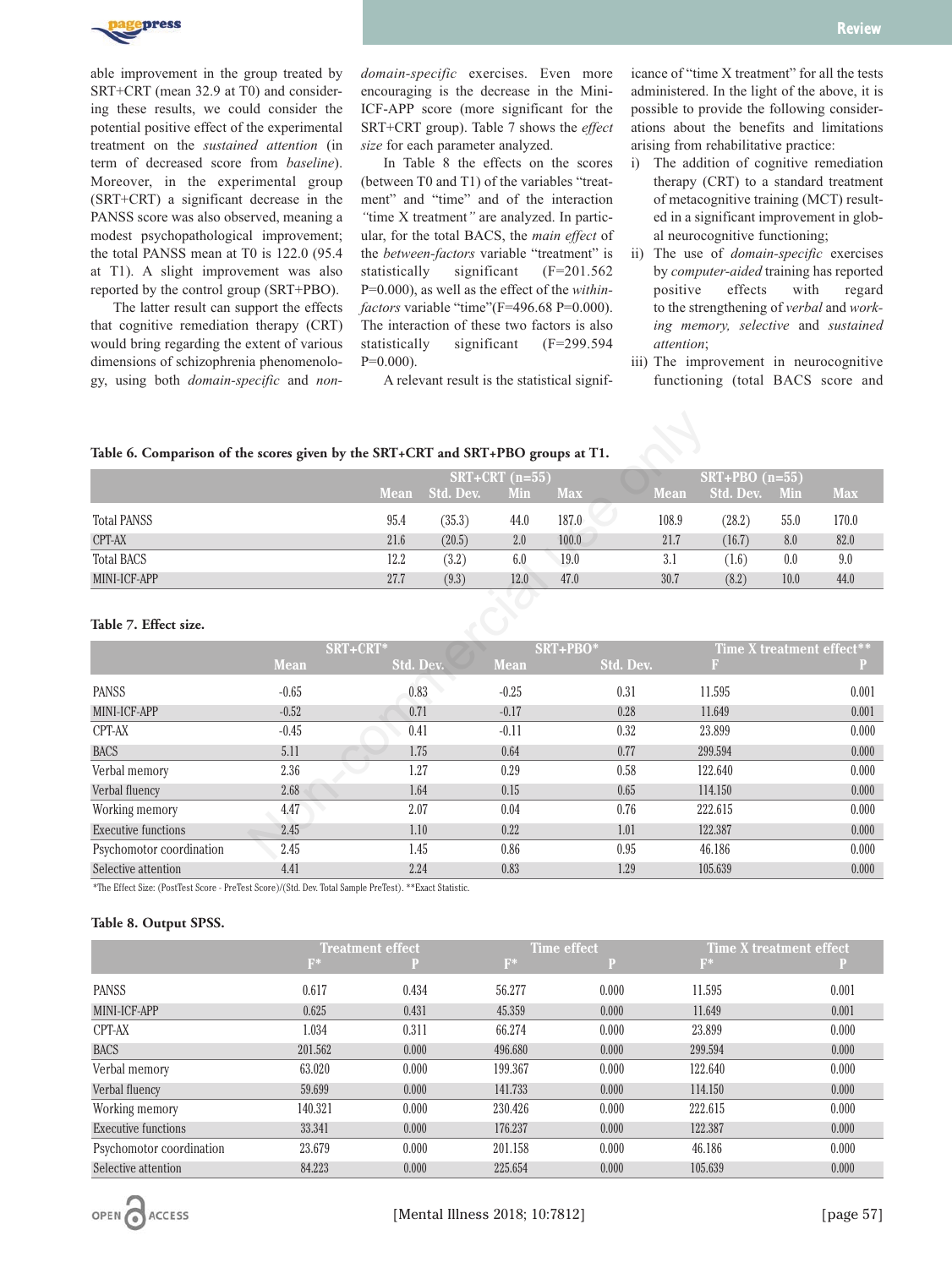

CPT-AX) obtained in the experimental SRT+CRT group was accompanied simultaneously by improvements in both psychopathological (total PANSS score) and adaptive functioning (Mini-ICF-APP score);

iv) The use of *domain-specific cognitive training* amplifies the effects of SRT, in line with primary and secondary goals of this research. Therefore, the integration of these two types of rehabilitation training is recommended

However:

- i) A longer period of treatment would help to identify the more incisive effects ofthe rehabilitative strategy employed (SRT+CRT);
- ii) More time periods, rather than just two periods (T0 and T1), would allow us to observe more stable and generalized results on neuropsychological, psychopathological and adaptive measures;
- iii) The analysis of several more time periods, would relate the contextual trend of the tested performances with greater accuracy;
- iv) A longer treatment period would underline what aspects of the CRT are more complementary, amplifying the standard intervention by metacognitive training (MCT);
- v) A larger sample size would lead to more significant results.

# **Discussion**

The present study investigated how the integration between CRT and MCT led to improvements in the neuropsychological, psychopathological and adaptive functioning. The sample consisted of residential patients with a diagnosis of schizophrenia. The place where the treatment was administered (Villa Chiara) is conceived to harmonize therapeutic-rehabilitation with *s*ociorehabilitative practices, which allows patients to regain their interpersonal relationships by supporting the achievement of the main clinical goals.

In 2005, McGurk and colleagues developed and implemented a program,34 "Thinking Skills for Work", that foresaw a combination of Cogpack® and a supported employment (SE) program. The 2-3-year follow-ups demonstrated how in the control group the use of SE program only, led to a lower impact on professional outcome measures, high lighting the benefits of integrated computerized training.34 The first Japanese study conducted by Sato and colleagues (2014)35 on the effectiveness of CR on professional outcome measures, demonstrated how the integration of CR-Cogpack® with Supported Employment (SE) had positive effects on cognition, psychiatric symptoms and social functioning. When combined with the emotion perception remediation program, the Cogpack® was able to produce significant improvements in the recognition and discrimination of emotions as well as in social and neurocognitive functioning.36

In the present study, the CRT has been integrated with the standard treatment, or the Moritz's metacognitive training (MCT); the latter focuses on significant gaps in the perception and evaluation of metacognition and social cognition.37,38 Preliminary data shows how the individually administered MCT is able to effectively intervene on psychotic symptoms, cognitive bias and individual patient insight.39 This is possible, by identifying the positive symptoms as the focus of intervention, and applying a strategy initially focused on those cognitive processes related to delirious and hallucination themes. Therefore, the metacognitive training (MCT) is particularly suitable for patients who present higher difficulties in the removal of delirious themes and distortions that affect their selfesteem,40,41 preparing them for the correction of their deficit and avoiding the structuring and maintenance of pathological beliefs. It is evident how cognitive depletion has a substantial effect not only on the actual functioning, but also on patients' abilities to benefit from interventions aimed at improving the psychosocial functioning level.42 In 1997, Brekke *et al.*<sup>43</sup> underlined a strong correlation between the residential autonomy level and better neuropsychological performances, particularly in the visualmotor abilities and verbal processing. The combination of MCT and CRT techniques, inside the active group of the present study, was designed in order to provide the patients with greater awareness of their cognitive limits and therefore give them the opportunity to review their entire system of beliefs, decisions and expectations, so as to become more adapted to the physical and relational reality that is around them.

The Cogpack® used for the present study, records the results obtained by individual patients providing them both instant feedback on their single-session performance and on the entire treatment. Therefore, the therapist can draw a clear patient profile.

Following this approach, our research goal was to detect how computer-aided cog-



**Figure 1. Comparison scores: PANSS, MINI-ICF-APP, CPT-AX and BACS.**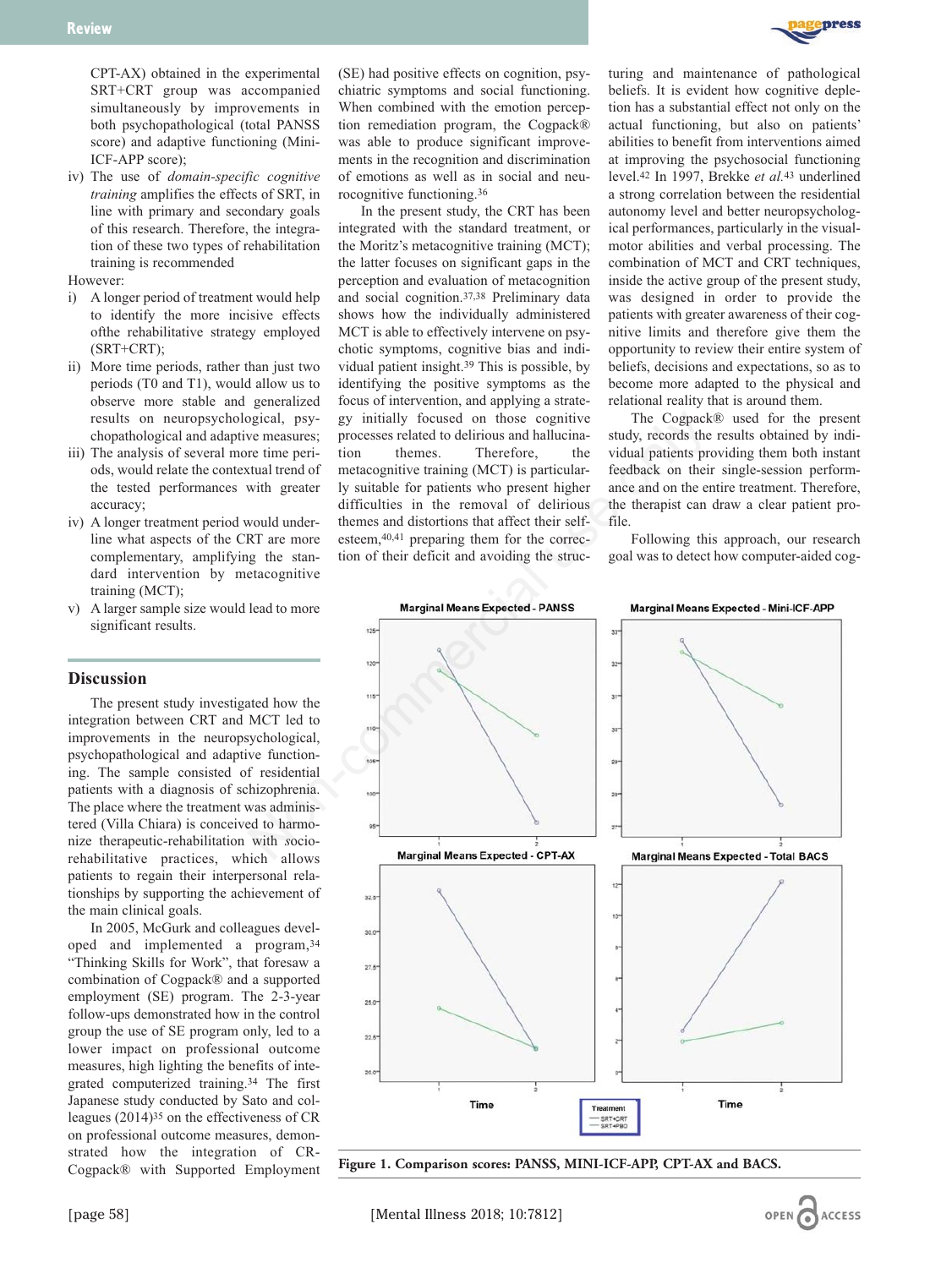

nitive approach might affect neuropsychological, psychopathological and adaptive functioning, together with the metacognitive standard training,<sup>44</sup> employed in the treatment of residential patients afflicted by schizophrenia.

The whole sample was randomly divided in two groups of equal size. The experimental group (55 SRT+CRT) participated to a treatment organized over 12 weeks, with 3 weekly sessions of 1 hour, devoted to the completion of the Cogpack® *domain-specific* exercises, for a total of 36 hours. Specific exercises for each of the most deteriorated areas were then added, while other *non-domain-specific* tasks were integrated on the basis of relatively undamaged or preserved cognitive aspects, in line with the neuropsychological assessment at *baseline* (T0). The control group (55 SRT+PBO) under took the same generic exercises as the experimental group (varying solely in terms of difficulty levels on the basis of individual skills) in weekly sessions of 1 hour, for a total of 36 hours over 12 weeks. At T1, patients were again evaluated using the same tests administered at *baseline*. As can be seen from graphs 1 and 2, the addition of *cognitive* remediation therapy (CRT) to the standard intervention of metacognitive training (MCT) resulted in a significant improvement in global neurocognitive functioning, with an increase in total BACS score and a decrease in CPT-AX score for the experimental group. In particular, the use of *domain-specific* exercises contributed to the strengthening of individual cognitive domains including *sustained attention* (Figure 1), *verbal and working memory*, and *selective attention* (Figure 2) as the increase in the individual BACS subcategories scores shows.

Alongside the improvement in neurocognitive functioning obtained in the experimental group, an improvement in the psychopathological (reduction in total PANSS score) and adaptive functioning (reduction in Mini-ICF-APP score) was simultaneously recorded. This highlights how treatment of cognitive can influence psychopathological adaptive dimensions.

The reduction of Mini-ICF-APP score is of particular importance given the residential context of patients; the integrity of basic neuropsychological functions constitutes an essential prerequisite for the development of an adequate social cognition. Therefore, it appears to be of great utility a cognitive training that intervenes on the most deteriorated areas, by adapting it to the patients' psychopathological profile.45 In this sense, the analysis of several time periods would allow us to observe more stable and generalized results relative to the neu-

OPEN

**ACCESS** 

rocognitive, psychopathological and adaptive functioning and to analyze with greater accuracy the contextual trend of these profiles. In our opinion, it would be of utmost interest to analyze the impact that a combined treatment of CRT plus a standard rehabilitation treatment would produce on the insight of a single patient and his/her reporting, self-sufficiency abilities within a context such as the residential one. In fact, the residential context could be considered as the social dimension that everybody experiences daily and that is precluded to those patients.

Further researches on this topic may be necessary in order to deepen and validate the results produced by the use of contextual cognitive remediation therapy (CRT) plus other standard rehabilitation treatments. This study can lead researchers to derive the best rehabilitative approaches by creating a wider autonomy and recovery.



**Figure 2. Comparison scores BACS subcategories.**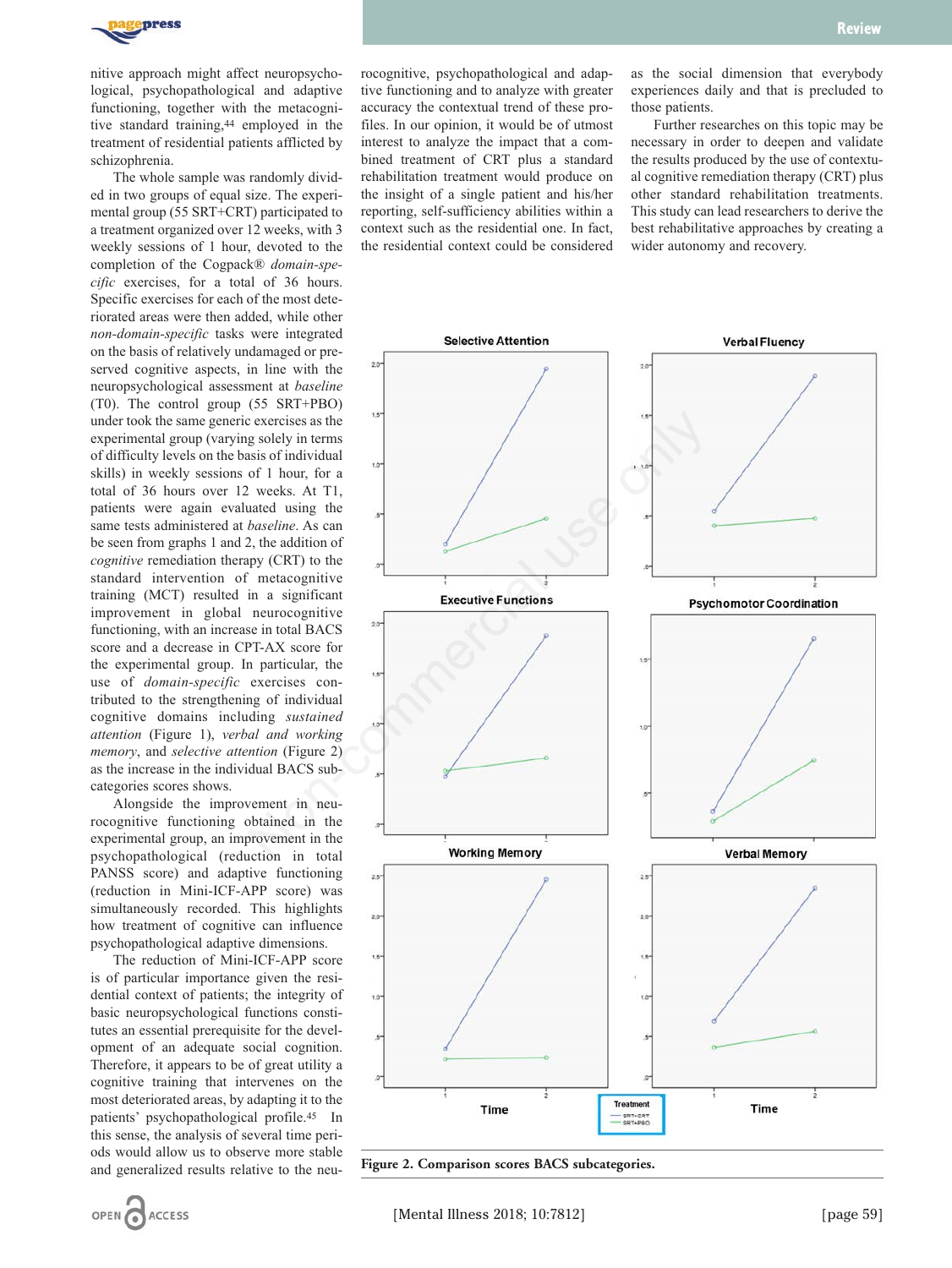

# **References**

- 1. Ribeiro-Santos R, Lucio Teixeira A, Vinicius Salgado J. Evidence for an immune role on cognition in schizophrenia: A systematic review. Curr Neuropharmacol 2014;12:273-80.
- 2. Mc Afoose J, Baune BT. Evidence for a cytokine model of cognitive function. Neurosci Biobehav Rev 2009;33:355- 66.
- 3. Pfammatter M, Junghan UM, Brenner HD. Efficacy of psychological therapy in schizophrenia: conclusions from meta-analyses. Schizop Bull 2006;32:S64-80.
- 4. Cella M, Wykes T. Understanding processing speed its subcomponents and their relationship to characteristics of people with schizophrenia. Cogn Neuropsychiatry 2013;18:437-51
- 5. Kim H. Neural activity that predicts subsequent memory and forgetting: a meta-analysis of 74 fMRI studies. Neuro Image 2011;54:2446-61.
- 6. Mc Gurk SR, Mueser KT. Cognitive functioning, symptoms, and work in supported employment: a review and heuristic model. Schizop Res 2004;70:147-73.
- 7. Correll CU, Skuban A, Hobart M, et al. Efficacy of brexiprazole in patients with acute schizophrenia: Review of three randomized, double-blind, placebocontrolled studies. Schizop Res 2016;174:82-92.
- 8. Meyer U, Schwarz MJ, Müller N. Inflammatory processes in schizophrenia: a promising neuro immunological target for the treatment of negative/cognitive symptoms and beyond. Pharmacol Ther 2011;132:96-110.
- 9. Green MF, Kern RS, Braff DL, Mintz J. Neurocognitive deficits and functional outcome in schizophrenia: Are we measuring the "right stuff"? Schizop Bull 2000;26:119-36 .
- 10. Tao J, Zeng Q, Liang J, et al. Effects of cognitive rehabilitation training on schizophrenia: 2 years of follow-up. Int J Clin Exp Med 2015;8:16089-94.
- 11. Keefe RS, Haig GM, Marder SR, et al. Report on ISCTM Consensus Meeting on Clinical Assessment of Response to Treatment of Cognitive Impairment in Schizophrenia. Schizop Bull 2016;42: 19-33.
- 12. Reeder C, Smedley N, Butt K, et al. Cognitive predictors of social functioning improvements following cognitive remediation for schizophrenia. Schizop Bull 2006;32:S123-31.
- 13. Miles AA, Heinrichs RW, Ammari N, et al. Stability and change in symptoms,

cognition, and community outcome in schizophrenia. Schizop Res 2014;152: 435-9.

- 14. Vita A, Deste G, Barlati S, et al. Does cognitive remediation modify the use of psychiatric services and the patterns of care of patients with schizophrenia? Schizop Res 2016;175:85-9.
- 15. Bernoit A, Harvey PO, Bherer L, Lepage M. Does the Beck Cognitive Insight Scale Predict Response to Cognitive Remediation in Schizophrenia? Schizo Res Treat 2016: 6371856.
- 16. Wykes T, Huddy V, Cellard C, et al. A meta-analysis of cognitive remediation for schizophrenia: methodology and effect sizes. Am J Psychiatry 2011;168: 472-85.
- 17. Mc Gurk SR, Twamley EW, Sitzer DI, et al. A meta-analysis of cognitive remediation in schizophrenia. Am J Psychiatry 2007;164:1791-802.
- 18. Trapp W, Landgrebe M, Hoels K, et al. Cognitive remediation improves cognition and good cognitive performance increases time to relapse – results of a 5-year catamnestic study in schizophrenia patients. BMC Psychiatry 2013;13:184. 37-51 et al. A meta-analysis of cognitive bility of an Er<br>
Signal et al. A meta-analysis of cognitive bility of an Er<br>
Incheraction in schical prime Mini-ICO<br>
forgetting: a Psychiatry 2007;164:1791-802. Psychiatr Epic<br>
ERI
	- 19. Mc Glashan TH, Hoffman RE. Schizophrenia as a disorder of developmentally reduced synaptic connectivity. Arch Gen Psychiatry 2000;57:637-48.
	- 20. Isaac C, Januel D. Neural correlates of cognitive improvements following cognitive remediation in schizophrenia: a systematic review of randomized trials. Socioaffect Neurosci Psychol 2016;6:30054.
	- 21. Eack SM, Hogarty GE, Cho RY, et al. Neuroprotective effects of cognitive enhancement therapy against grey matter loss in early schizophrenia. Arch Gen Psychiatry 2010;67:674-82.
	- 22. American Psychiatric Association. Diagnostic and statistical manual of mental disorders (5th ed.). Arlington, VA: American Psychiatric Publishing; 2013.
	- 23. Kefee RS, Goldberg TE, Harvey PD, et al. The Brief Assessment of Cognition in Schizophrenia: reliability, sensitivity, and comparison with a standard neurocognitive battery. Schizop Res 2004;68;283-97.
	- 24. Stratta P, Daneluzzo E, Bustini M, et al. The cognitive bias task (CBT) in healthy controls: A replication study. Neuropsychiatry Neuropsychol Behav Neurol 2000;13:279-85.
	- 25. Stratta P, Daneluzzo E, Bustini M, et al. Processing of context information in schizophrenia: Relation to clinical

symptoms and WCST performance. Schizop Res 2000;44:57-67.

- 26. Kay SR, Fiszbein A, Opler LA. The positive and negative syndrome scale (PANSS) for schizophrenia. Schizop Bull 1987;13:261-76.
- 27. Linden M, Baron S, Muschalla B. Mini-ICF-Rating fürAktivitäts- und Partizipations störungenbei Psychischen Erkrankungen (Mini-ICF-APP).Verlag Hans Huber: Hogrefe AG, Bern (Italian translation: Linden, M., Baron, S., Muschalla, B. (2012), Mini-ICF-APP. Uno strumento per la valutazione dei deficit di Attività e Partecipazione nei Disturbi Psichici .Eds. Matteo Balestrieri, Elisa Maso. Giunti Seditore, Firenze, Italy). 2009.
- 28. Molodynski A, Linden M, Juckel G, et al. The reliability, validity, and applicability of an English language version of the Mini-ICF-APP. Soc Psychiatry Psychiatr Epidemiol 2013;48:1347-54.
- 29. Sartory G, Zorn C, Groetzinger G, Windgassen K. Computerized cognitive remediation improves verbal learning and processing speed in schizophrenia. Schizop Res 2005;75:219-23.
- 30. Cavallaro R, Anselmetti S, Poletti S, et al. Computer-aid edn eurocognitive remediation as an enhancing strategy for schizophrenia rehabilitation. Psyc Res 2009;169:191-6.
- 31. Rauchensteiner S, Kawoll W, Krüger-Özgürdal S, Juckel G. Test-performance after cognitive training in persons at risk mental state of schizophrenia and patient with schizophrenia. Psychiatry Res 2011;185:334-9.
- 32. Bechdolf A, Wagner M, Ruhrmann S, et al. Preventing progression to firstepisode psychosis in early initial prodromal states. Br J Psychiatry 2012;200:22-9.
- 33. Paquin K, Larouche Wilson A, Cellard C, et al. A systematic review on improving cognition in schizophrenia: which is the more commonly used type of training, practice or strategy learning? BMC Psychiatry 2014;14:139.
- 34. Mc Gurk SR, Schiano D, Mueser KT, et al. Implementation of the thinking skills for work program in a psychosocial club house. Psychiatr Rehab J  $2010.33.190-9$
- 35. Sato S, Iwata K, Furukawa SI, et al. The Effects of the Combination of Cognitive Training and Supported Employment on Improving Clinical and Working Outcomes for People with Schizophrenia in Japan. Clin Pract Epidemiol Ment Health 2014;10:18-27.
- 36. Lindenmayer JP, McGurk SR, Khan A, et al. Improving Social Cognition in